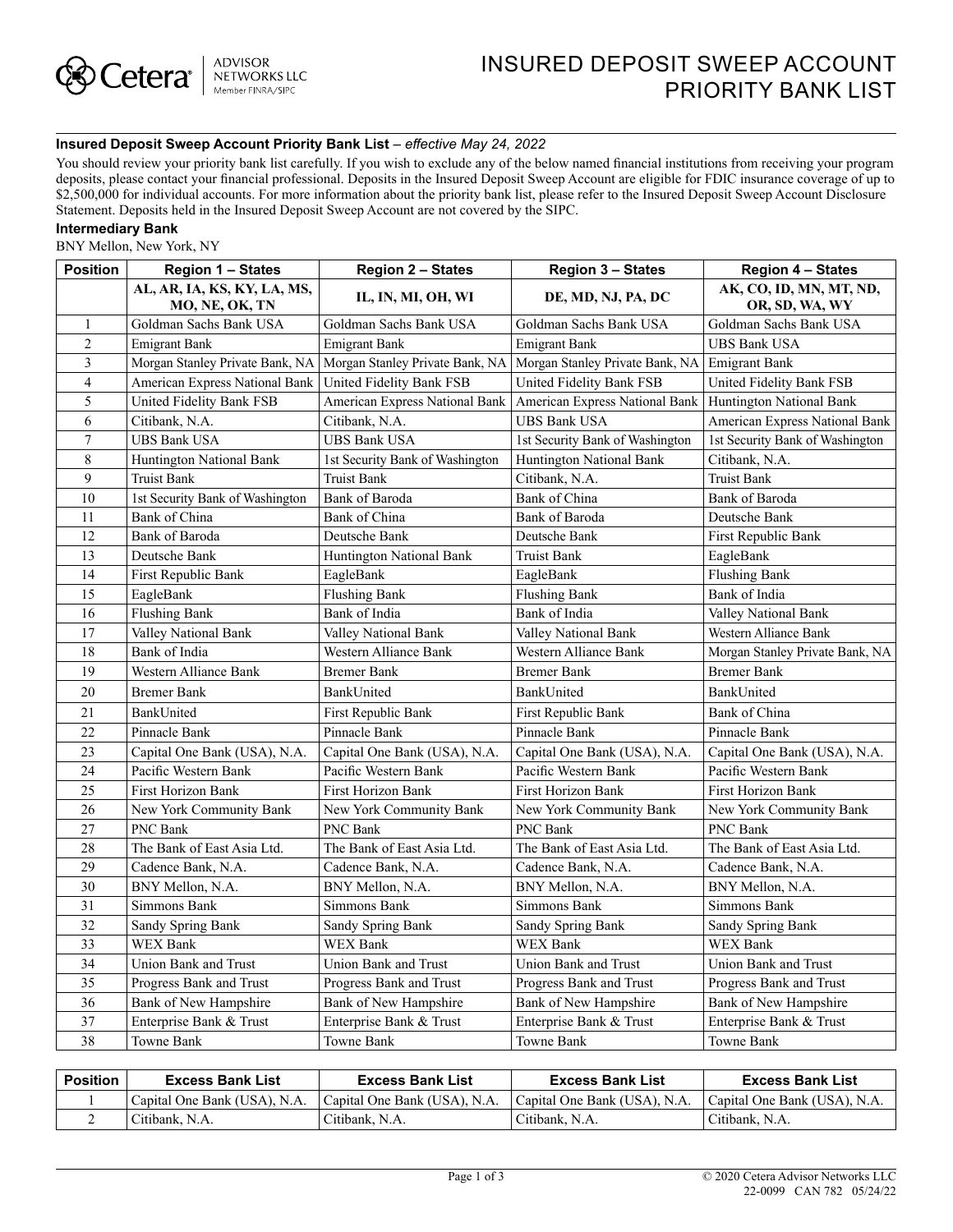| <b>Position</b> | <b>Region 5 - States</b>                                             | <b>Region 6 - States</b>        | <b>Region 7 - States</b>        | <b>Region 8 - States</b>                       |  |
|-----------------|----------------------------------------------------------------------|---------------------------------|---------------------------------|------------------------------------------------|--|
|                 | CT, ME, MA, NH, NY, RI, VT                                           | FL, GA, NC, SC, VA, WV          | AZ, NV, NM, TX, UT              | CA, HI,<br>Other (including territories, etc.) |  |
| $\mathbf{1}$    | Goldman Sachs Bank USA                                               | Goldman Sachs Bank USA          | Goldman Sachs Bank USA          | Goldman Sachs Bank USA                         |  |
| $\overline{c}$  | <b>Emigrant Bank</b>                                                 | <b>Emigrant Bank</b>            | <b>Emigrant Bank</b>            | <b>Emigrant Bank</b>                           |  |
| 3               | Morgan Stanley Private Bank, NA                                      | Morgan Stanley Private Bank, NA | Morgan Stanley Private Bank, NA | Morgan Stanley Private Bank, NA                |  |
| $\overline{4}$  | American Express National Bank                                       | American Express National Bank  | American Express National Bank  | American Express National Bank                 |  |
| 5               | United Fidelity Bank FSB                                             | United Fidelity Bank FSB        | Citibank, N.A.                  | United Fidelity Bank FSB                       |  |
| 6               | Huntington National Bank                                             | Citibank, N.A.                  | United Fidelity Bank FSB        | Citibank, N.A.                                 |  |
| $\tau$          | Citibank, N.A.                                                       | <b>UBS Bank USA</b>             | Truist Bank                     | 1st Security Bank of Washington                |  |
| 8               | <b>UBS Bank USA</b>                                                  | 1st Security Bank of Washington | <b>UBS Bank USA</b>             | <b>Truist Bank</b>                             |  |
| 9               | 1st Security Bank of Washington                                      | Bank of China                   | 1st Security Bank of Washington | Bank of China                                  |  |
| 10              | Bank of Baroda                                                       | Deutsche Bank                   | Bank of China                   | Bank of Baroda                                 |  |
| 11              | Bank of China                                                        | Bank of Baroda                  | Deutsche Bank                   | Deutsche Bank                                  |  |
| 12              | Deutsche Bank                                                        | First Republic Bank             | Bank of Baroda                  | Huntington National Bank                       |  |
| 13              | <b>Truist Bank</b>                                                   | Huntington National Bank        | Huntington National Bank        | First Republic Bank                            |  |
| 14              | EagleBank                                                            | EagleBank                       | First Republic Bank             | EagleBank                                      |  |
| 15              | <b>Flushing Bank</b>                                                 | <b>Flushing Bank</b>            | EagleBank                       | <b>Flushing Bank</b>                           |  |
| 16              | Bank of India                                                        | Bank of India                   | <b>Flushing Bank</b>            | Bank of India                                  |  |
| 17              | Valley National Bank                                                 | Valley National Bank            | Bank of India                   | Valley National Bank                           |  |
| 18              | Western Alliance Bank                                                | Western Alliance Bank           | Valley National Bank            | Western Alliance Bank                          |  |
| 19              | <b>Bremer Bank</b>                                                   | <b>Truist Bank</b>              | Western Alliance Bank           | <b>Bremer Bank</b>                             |  |
| 20              | BankUnited                                                           | <b>Bremer Bank</b>              | <b>Bremer Bank</b>              | BankUnited                                     |  |
| 21              | First Republic Bank                                                  | BankUnited                      | BankUnited                      | Pinnacle Bank                                  |  |
| 22              | Pinnacle Bank                                                        | Pinnacle Bank                   | Pinnacle Bank                   | Capital One Bank (USA), N.A.                   |  |
| 23              | Capital One Bank (USA), N.A.                                         | Capital One Bank (USA), N.A.    | Capital One Bank (USA), N.A.    | Pacific Western Bank                           |  |
| 24              | Pacific Western Bank                                                 | Pacific Western Bank            | Pacific Western Bank            | First Horizon Bank                             |  |
| 25              | <b>First Horizon Bank</b>                                            | Sandy Spring Bank               | <b>First Horizon Bank</b>       | New York Community Bank                        |  |
| 26              | New York Community Bank                                              | <b>First Horizon Bank</b>       | New York Community Bank         | PNC Bank                                       |  |
| 27              | PNC Bank                                                             | New York Community Bank         | PNC Bank                        | The Bank of East Asia Ltd.                     |  |
| 28              | The Bank of East Asia Ltd.                                           | PNC Bank                        | The Bank of East Asia Ltd.      | Cadence Bank, N.A.                             |  |
| 29              | Cadence Bank, N.A.                                                   | The Bank of East Asia Ltd.      | Cadence Bank, N.A.              | BNY Mellon, N.A.                               |  |
| 30              | BNY Mellon, N.A.                                                     | Cadence Bank, N.A.              | BNY Mellon, N.A.                | Simmons Bank                                   |  |
| 31              | Simmons Bank                                                         | BNY Mellon, N.A.                | Simmons Bank                    | Sandy Spring Bank                              |  |
| 32              | Sandy Spring Bank                                                    | Simmons Bank                    | Sandy Spring Bank               | WEX Bank                                       |  |
| 33              | WEX Bank                                                             | <b>WEX Bank</b>                 | WEX Bank                        | Union Bank and Trust                           |  |
| 34              | Union Bank and Trust<br>Union Bank and Trust<br>Union Bank and Trust |                                 | Progress Bank and Trust         |                                                |  |
| 35              | Progress Bank and Trust                                              | Progress Bank and Trust         | Progress Bank and Trust         | Bank of New Hampshire                          |  |
| 36              | Bank of New Hampshire                                                | Bank of New Hampshire           | Bank of New Hampshire           | Enterprise Bank & Trust                        |  |
| 37              | Enterprise Bank & Trust                                              | Enterprise Bank & Trust         | Enterprise Bank & Trust         | Towne Bank                                     |  |
| 38              | Towne Bank                                                           | Towne Bank                      | Towne Bank                      |                                                |  |

| <b>Position</b> | <b>Excess Bank List</b>      | <b>Excess Bank List</b>      | <b>Excess Bank List</b>      | <b>Excess Bank List</b>      |
|-----------------|------------------------------|------------------------------|------------------------------|------------------------------|
|                 | Capital One Bank (USA), N.A. | Capital One Bank (USA), N.A. | Capital One Bank (USA), N.A. | Capital One Bank (USA), N.A. |
|                 | Citibank, N.A.               | Citibank, N.A.               | Citibank, N.A.               | Citibank, N.A.               |